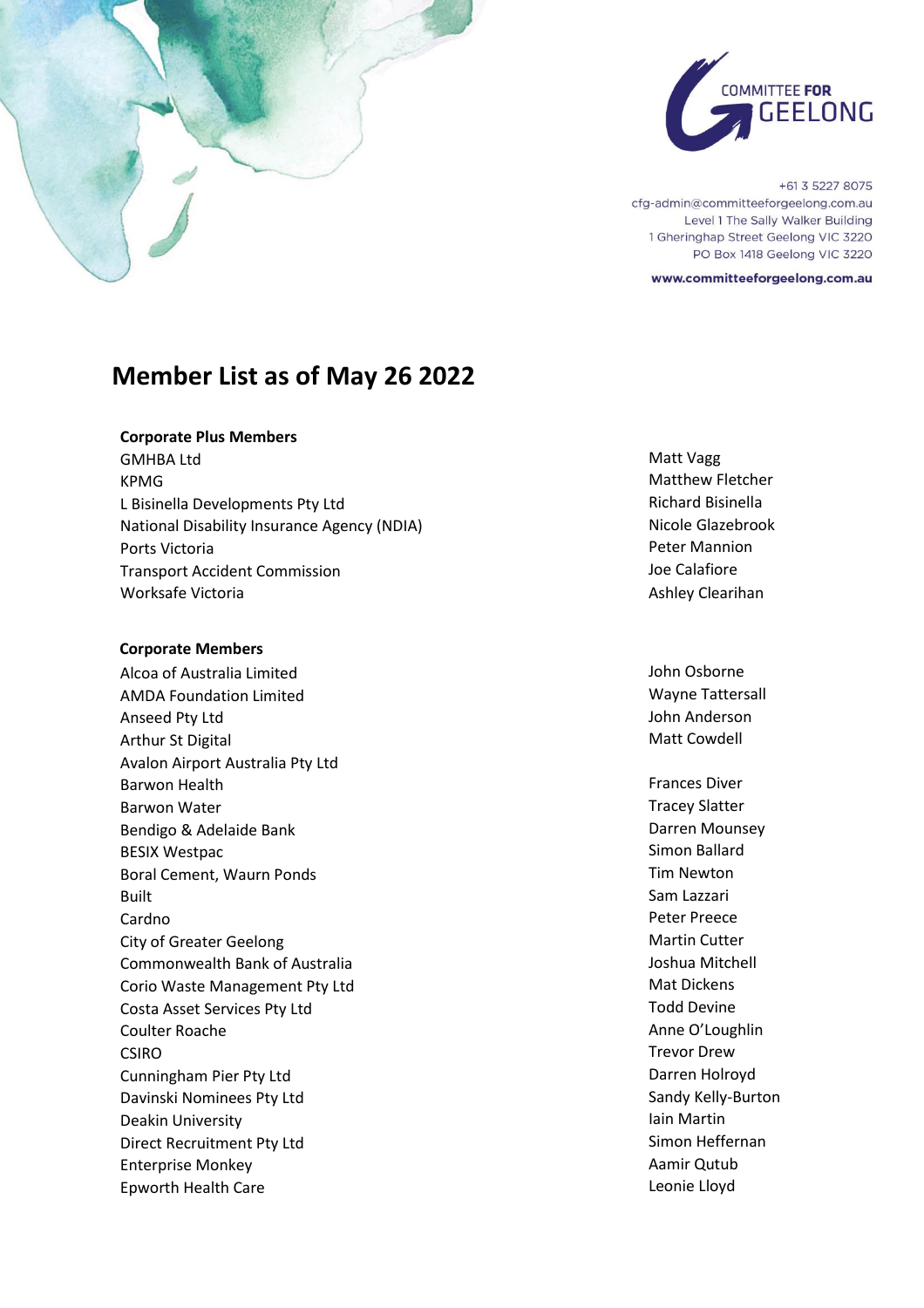

+61 3 5227 8075 cfg-admin@committeeforgeelong.com.au Level 1 The Sally Walker Building 1 Gheringhap Street Geelong VIC 3220 PO Box 1418 Geelong VIC 3220

#### www.committeeforgeelong.com.au

Port Phillip Ferries **Murray Rance** Murray Rance

Executive Travel Management **Dara Karlusic Dara Karlusic Dara Karlusic** Fagg's Geelong Pty Ltd **Andrew Pittman** Fluid Group Pty Ltd **Mike Beck** Geelong Advertiser **Elise Potter** Elise Potter Geelong Arts Centre **George Controllers** Geelong Arts Centre Geelong Broadcasters K Rock Andy Mathers Andy Mathers Andy Mathers Andy Mathers Andy Mathers Geelong Chamber of Commerce **Bene Flynn** Ben Flynn Geelong Football Club Limited Simon Kelleher Geelong Gallery **George School Smith** Geelong Gallery **Jason Smith** Geelong Grammar **Rebecca Cody** GeelongPort **Brett Winter** genU Clare Amies gforce Employment Solutions and the control of the control of the control of the control of the control of the control of the control of the control of the control of the control of the control of the control of the contro GHD Pty Ltd **Richard Hill** Graincorp Operations Ltd **Patrick Prendergast** Patrick Prendergast Greg Bryant Greg Bryant Greg Bryant Greg Bryant Greg Bryant Greg Bryant Greg Bryant Greg Bryant Greg Bryant G Hamlan Homes Jason Draper Harwood Andrews **Paul Gray** Herron Todd White (Vic/Tas) Pty Ltd Mark Harmer Mark Harmer Huntercorp Investments Pty Ltd **Robert Hunter** Robert Hunter Incited Pivot Ltd Shane Hase Shane Hase Shane Hase Shane Hase Shane Hase Shane Hase Shane Hase Shane Hase Shane Hase Jack Rabbit/Curlewis Golf Club/Leura Park Estate/Flying Brick Cider House Lyndsay Sharp JK Personnel Tim Walshe Kane Construction Pty Ltd Sam Birdseye Construction Pty Ltd Sam Birdseye Kardinia International College Catherine Lockhart Kardinia Park Stadium Trust Gerard Griffin LBDG Developer Pty Ltd Matthew Fleischmann LBW Business + Wealth Advisors **Leap Act and Server Advisors** Leigh Harry LiveTiles R and D Pty Ltd **Community** Community Community Community Community Community Community Community Community Community Community Community Community Community Community Community Community Community Community Comm MAB Corporation Pty Ltd Matthew Planner Management Governance Australia Pty Ltd Bernadette O'Connor Mast Lawyers **Dan Simmonds** Moore Australia and a part of the extension of the Paul Robson MorphyBirrell Property Group Marcus Birrell NBN Co Jessica Cotter Neu21 Andrew Jones **Andrew Jones** Andrew Jones **Andrew Jones** Andrew Jones **Andrew Jones** Novotel Geelong Karen Jackson Paul Kelly Creative **Paul Kelly Paul Kelly**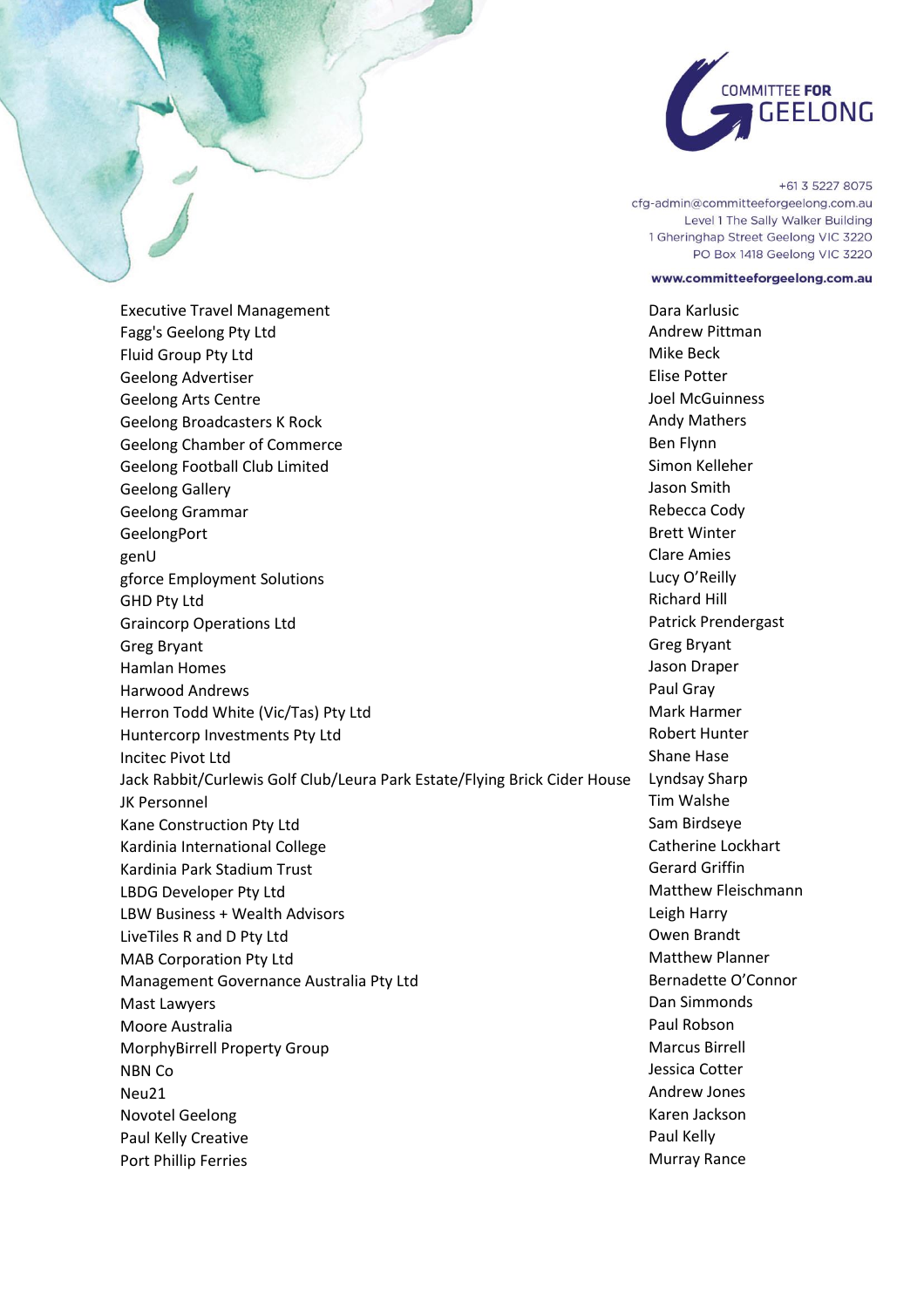

Premier Strategy<br>
Premier Strategy<br>
PwC Real Estate Advisory<br>
PwC Real Estate Advisory<br>
PwC Real Estate Advisory<br>
PwC Real Estate Advisory<br>
PwC Real Estate Advisory PwC Real Estate Advisory Quintessential Asset Services Pty Ltd Shane Quinn Ratio Consultants **Aaron Walley Aaron Walley Aaron Walley** Royal Geelong Yacht Club **Phil Clohesy** Phil Clohesy Sacred Heart College **Anna Negro** Anna Negro SC Technology Group **James Rigoni** James Rigoni Spiire Australia Nicolae Australia Nicolae Australia Nicolae Australia Nicolae Australia Nicolae Australia Nicolae Australia Nicolae Australia Nicolae Australia Nicolae Australia Nicolae Australia Nicolae Australia Nicolae St John of God Health Care Stephen Roberts St Quentin Consulting Pty Ltd Cameron Gray Surf Coast Shire **New York Struck Seymour** Surf Coast Shire Robyn Seymour Techne Development Pty Ltd Scott Vickers-Willis Telstra Jenny Gray and Telstra Jenny Gray and Telstra Jenny Gray and Jenny Gray and Jenny Gray and Jenny Gray The Gordon Joe Ormeno Tourism Greater Geelong and the Bellarine Brett Ince **Tract** Simon Loader (1999) and the state of the state of the Simon Loader (1999) and the Simon Loader (1999) and the Simon Loader (1999) and the Simon Loader (1999) and the Simon Loader (1999) and the Simon Loader (1999) TREC Group Pty Ltd **Example 2018** Eric Li Truffleduck Pty Ltd **Hugh Palmer Hugh Palmer** Urbis Pty Ltd Nat Anson Nat Anson Nat Anson Nat Anson Nat Anson Nat Anson Nat Anson Nat Anson Nat Anson Nat Anso Villawood Properties **Roman Control Control Control Control Control Control Control Control Control Control Control Control Control Control Control Control Control Control Control Control Control Control Control Control Co** Viva Energy Australia and Michael Cave West Carr & Harvey **Accord Contract Carr & Harvey** Justin O'Brien Western Victoria Primary Health Network **Rowena Clift** Westpac Banking Corporation Nick Eccleston Nick Eccleston Winchester Australia Limited **Clive Pughter Australia Limited** Clive Pughter **Clive Pughter** WT Partnership Australia Stewart Lyons

### **Community Members**

Active Geelong Limited **Hugh Seward Hugh Seward** Advanced Fibre Cluster Geelong and a settlement of the settlement of the Mennifer Conley AFL Barwon **Craig Keating** Craig Keating Craig Keating Craig Keating Craig Keating Craig Keating Craig Keating Craig Keating Craig Keating Craig Keating Craig Keating Craig Keating Craig Keating Craig Keating Craig Keating Anam Cara House Geelong Kerry Dmytrenko Back to Back Theatre Tim Stitz Barwon Health Foundation **Network Communist Communist Communist Communist Communist Communist Communist Communist** BATForce Leigh Bartlett Controller Controller Controller Controller Controller Controller Controller Controller Controller Controller Controller Controller Controller Controller Controller Controller Controller Controller Bethany Community Support Grant Boyd Creative Geelong **Fional Lee** 

+61 3 5227 8075 cfg-admin@committeeforgeelong.com.au Level 1 The Sally Walker Building